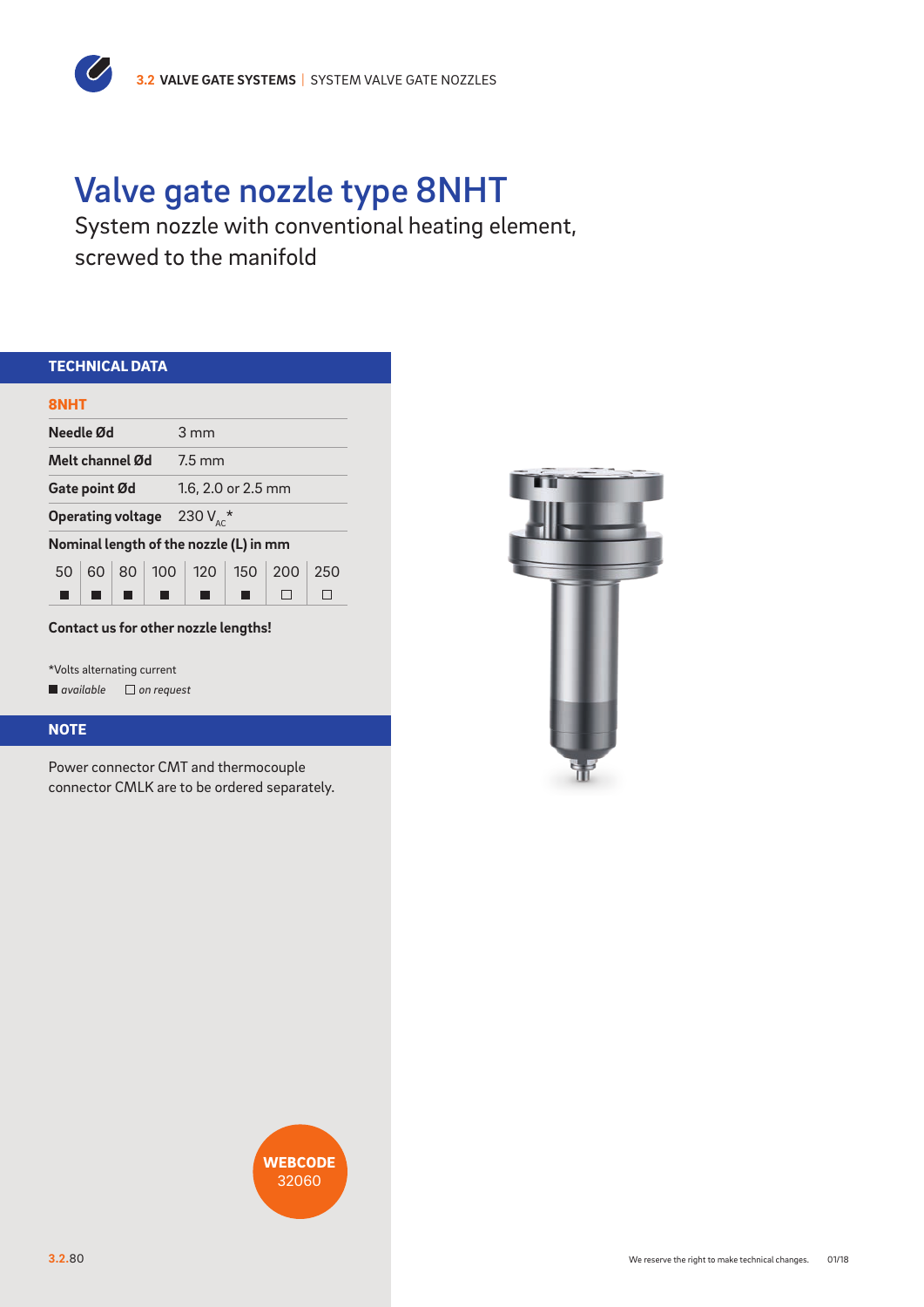

#### Nozzle with needle guide antechamber design LA



see following page



INSTALLATION

Nozzle with needle guide antechamber design KA



Dimension "K" required for heat expansion is to be ensured by grinding the pressure pad (12 + 0.1 mm)! Determine the difference between the height of the manifold system and the height of the frame plate when installed! ∆T specifies the temperature differential between the processing temperature and the mould temperature!

| VH    | $\Delta T$ (°C) | 100                    | 150   | 200   | 250   | 300   | 350   |
|-------|-----------------|------------------------|-------|-------|-------|-------|-------|
| 36 mm | $K$ (mm) 0.021  |                        | 0.059 | 0.098 | 0.137 | 0.177 | 0.217 |
| 46 mm |                 | $K$ (mm) 0.033         | 0.078 | 0.124 | 0.170 | 0.218 | 0.264 |
| 56 mm |                 | $K$ (mm) $\vert 0.046$ | 0.097 | 0.150 | 0.203 | 0.258 | 0.311 |

Example cutout for nozzle head, power and thermocouple plug connections



 $\textcircled{\small{1}}$  Power and thermocouple plug connections in this area can be bent once; minimum radius: R8 SW = flat area on nozzle head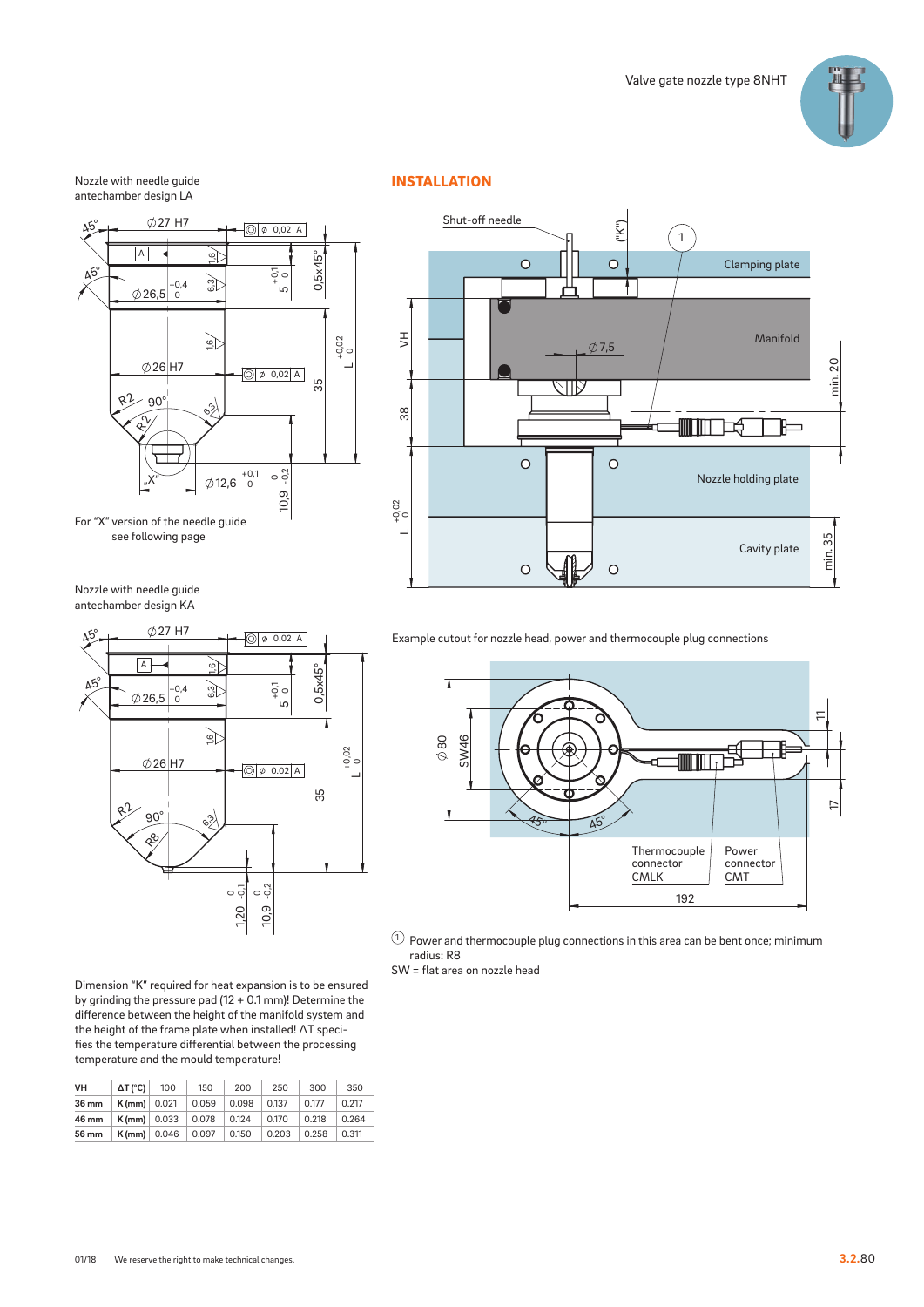## Valve gate nozzle type 8NHT

Needle guide versions LA, LA with titanium ring, LAZ and KA

### NEEDLE GUIDE VERSIONS



Needle guide version Antechamber version LA



**Needle guide LA** Made of powder-metallurgical steel

If necessary, the needle guide can be changed without great effort. By replacing the needle guide and needle, the gate point diameter can be made larger or smaller without subsequent reworking of the mould cavity. Thanks to a precise needle guide, the clean gate point can be closed with nearly no wear or burring.



**Advantages:**

- Long service life and wear-resistance

- Wear parts are easy to replace
- Outstanding and flash-free gate point quality
- Very good visual surface quality
- No replacement or subsequent reworking of
- the mould inserts required
- Minimal shear stress



Needle guide version Antechamber version LA with titanium ring



 4,2 **Needle guide LA** Special version with titanium ring

Thermal insulation of the needle guide using a titanium ring expands the area of use of the valve gate nozzle to include the following plastics:

- Polyamides (PA4.6, PA6.6 and HTN) - Thermoplastic polyesters (PBT and PET)
- Liquid crystalline polymers (LCP)
- Polyether ether ketones (PEEK)



Detail X: Ausführung Nadelführung